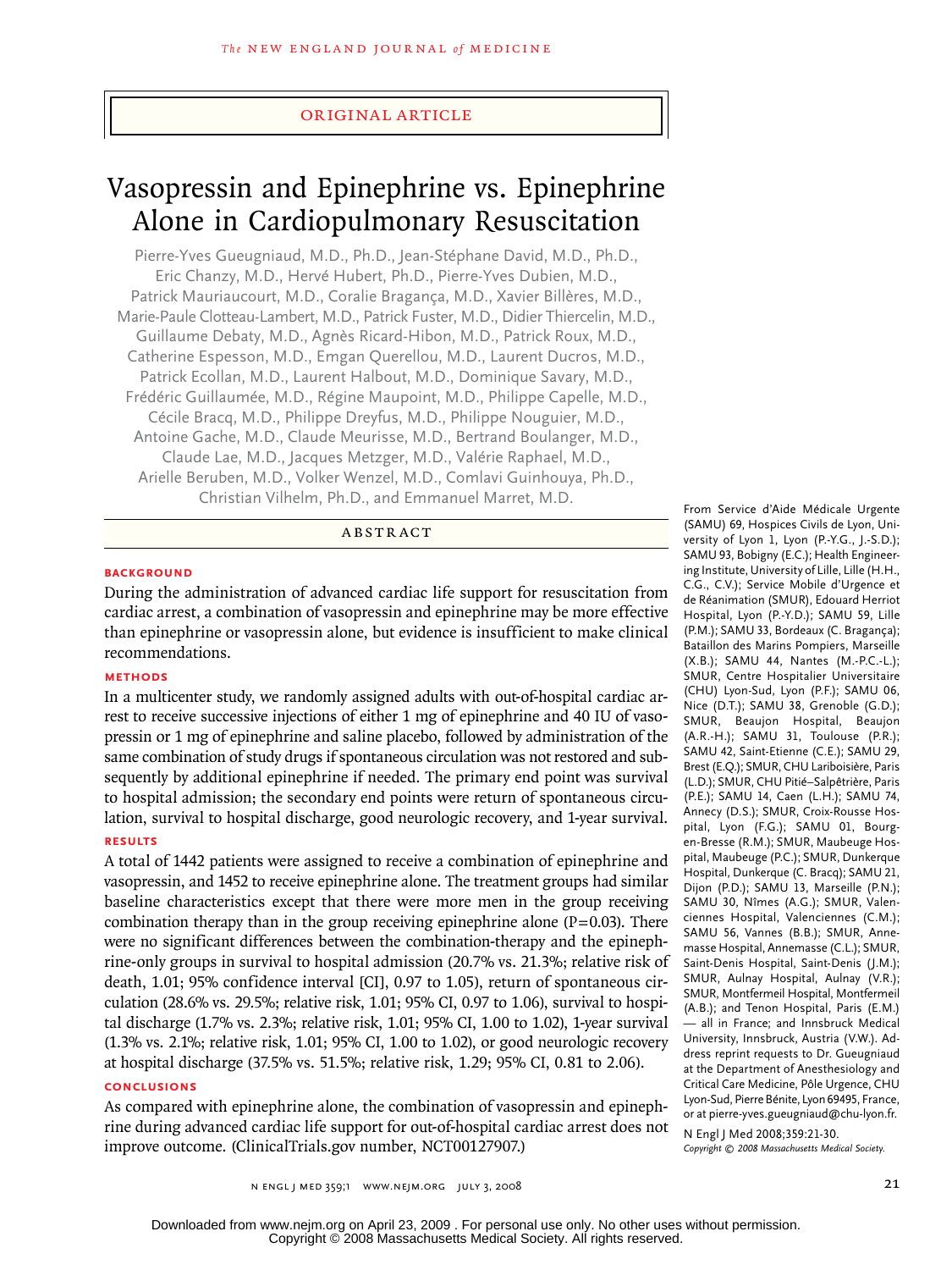**CARDIAC ARREST IS A MAJOR PUBLIC**<br>health problem, with more than 600,000<br>sudden deaths in North America and Europe each year. Although epinephrine is the vasohealth problem, with more than 600,000 sudden deaths in North America and Eupressor agent of choice for cardiopulmonary resuscitation, the prognosis of patients with cardiac arrest who require epinephrine remains extremely poor, regardless of the cumulative epinephrine dose given.<sup>1</sup>

Because endogenous vasopressin levels were found to be significantly higher in successfully resuscitated patients than in patients who died, Lindner et al. suggested that it might be beneficial to administer vasopressin during cardiopulmonary resuscitation.2 Studies of cardiopulmonary resuscitation in animals demonstrated that vasopressin increased blood flow in vital organs,<sup>3</sup> cerebral oxygen delivery,<sup>4</sup> short-term survival,<sup>5</sup> and neurologic outcome,<sup>6</sup> as compared with epinephrine. In contrast to these observations, clinical studies of cardiopulmonary resuscitation in patients with in-hospital or out-of-hospital cardiac arrest showed that the effects of vasopressin and epinephrine were similar.7,8 In one of these clinical studies,<sup>8</sup> however, successive administration of vasopressin and epinephrine in a subgroup of patients with refractory cardiac arrest resulted in significantly higher rates of survival to hospital discharge than repeated injections of epinephrine alone, a result suggesting that combined administration of vasopressin and epinephrine during cardiopulmonary resuscitation might be an effective strategy to improve the outcome in this subgroup. Although the concept of stimulating both catecholamine and vasopressin receptors to improve the perfusion of vital organs during cardiopulmonary resuscitation and to decrease vasopressor-mediated adverse effects makes sense, the promising results were based only on a subgroup analysis, and therefore a prospective clinical trial was required to assess this strategy.

We performed a large, randomized, clinical trial in France to prospectively test whether the combination of vasopressin and epinephrine is superior to epinephrine alone for advanced cardiac life support in out-of-hospital cardiac arrest.

#### Methods

#### **The French Emergency Medical System**

As previously described, $1,9$  the emergency medical service in France is a two-tiered system managed

by the Service d'Aide Médicale d'Urgente (SAMU). The first tier consists of emergency medical ambulances providing basic life support that are staffed by technicians and based at fire stations. The second tier consists of ambulances providing advanced cardiac life support that are staffed by physicians and based at major hospitals (Services Mobiles d'Urgence et de Réanimation [SMUR]). Because there are more fire stations than major hospitals, emergency medical technicians are frequently closer to the scene of cardiac arrest and start basic life support (including external defibrillation) before the arrival of a physician-staffed ambulance. In accordance with the 2000 European Resuscitation Council guidelines<sup>10</sup> that were in effect at the time of the study, cardiopulmonary resuscitation was performed until spontaneous circulation was restored at the scene or a decision was made by the physician to discontinue resuscitation efforts.

#### **Study Patients**

This study was conducted from May 1, 2004, through April 30, 2006, and involved 31 SAMU and SMUR units in France. Adult patients with out-of-hospital cardiac arrest presenting with ventricular fibrillation, pulseless electrical activity, or asystole requiring vasopressor therapy during cardiopulmonary resuscitation were included. The exclusion criteria were age under 18 years, successful defibrillation without administration of a vasopressor, traumatic cardiac arrest, pregnancy, documented terminal illness, presence of a do-notresuscitate order, and obvious signs of irreversible cardiac arrest.

## **Study Design**

The institutional review board of the University Hospitals of Lyon in Lyon approved the study for all participating study centers. Waiver of informed consent was authorized by the institutional review board because of the urgent need for treatment of cardiac arrest. The patients' relatives were informed about the trial, and for patients who survived until admission to the hospital, written informed consent for further participation in the trial was obtained, as prescribed by the hospital review board, from a family member or from patients who were capable of giving consent. Data from patients for whom consent was not obtained were excluded from the analysis.

The study drugs were manufactured, labeled,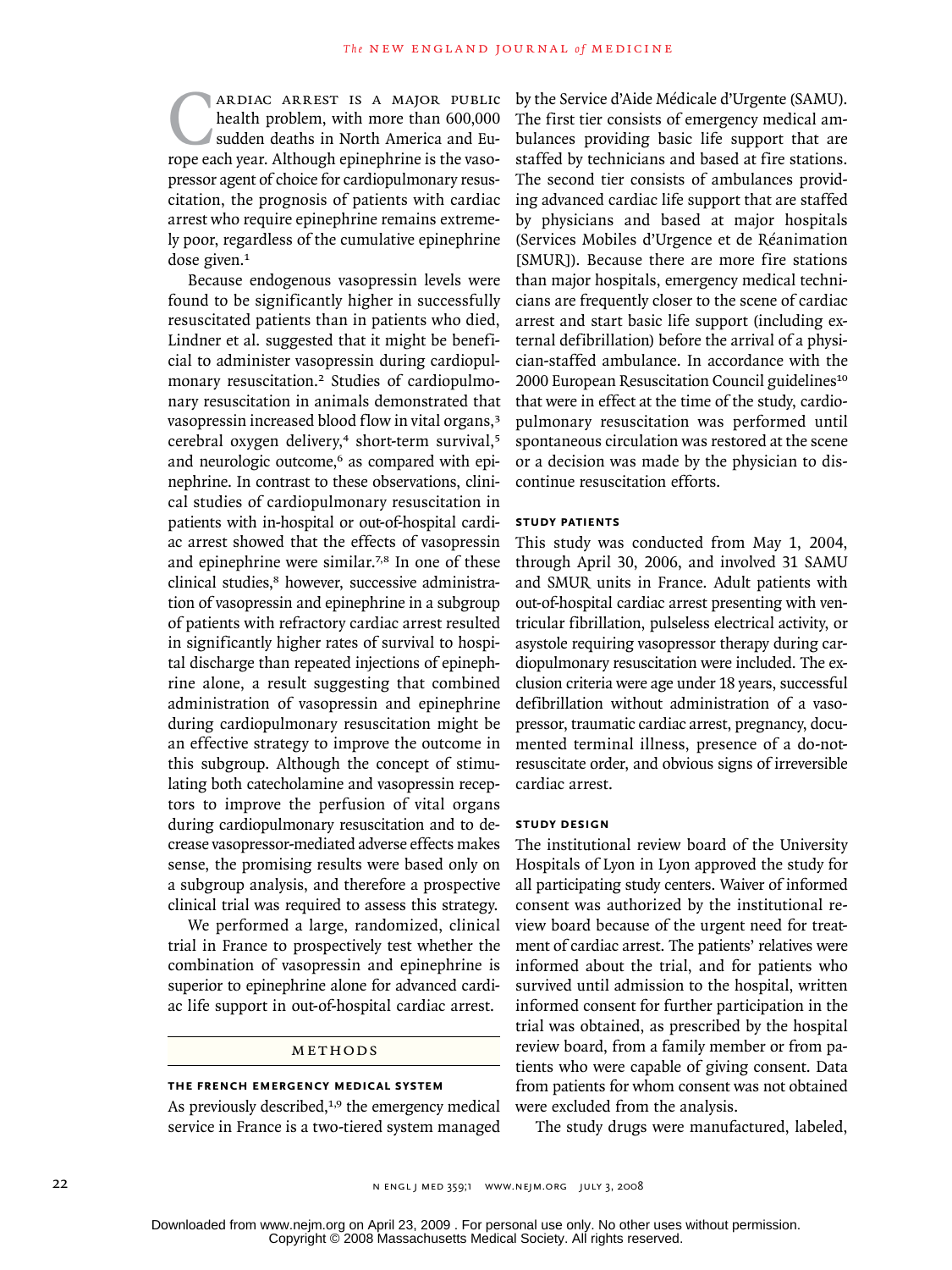and inspected by Laboratoire Aguettant, Lyon, according to Good Manufacturing Practice and Good Clinical Practice Guidelines; the composition of the drugs was confirmed by high-pressure liquid chromatography. Each set of study drugs consisted of either two 1-mg ampules of epinephrine and two 40-IU ampules of vasopressin (for the combination-therapy group) or two 1-mg ampules of epinephrine and two ampules of saline placebo (for the epinephrine-only group).

Treatment assignments were randomly generated in sets of 40 drug boxes, with stratification according to center. Randomization and distribution of study-drug sets were governed by a central randomization schedule. During the entire trial, all investigators and emergency medical service personnel were unaware of which study drugs were used and had no control over the order in which the study-drug sets were used. The possibility of making the physician aware of the identity of the study drugs was available in the case of adverse events, but it was never used. If all inclusion criteria were met and none of the exclusion criteria were present, patients presenting with pulseless electrical activity or asystole underwent randomization immediately; patients with ventricular fibrillation underwent randomization after three initial defibrillation attempts had failed. After randomization, the patients received either 1 mg of epinephrine and 40 IU of vasopressin or 1 mg of epinephrine and saline placebo in separate injections less than 10 seconds apart. If spontaneous circulation was not restored within 3 minutes after the first administration of the study drugs, the same combination of study drugs was administered again. If spontaneous circulation was still not restored within the following 3 minutes, patients in both the combination-therapy group and the epinephrine-only group were given additional open-label epinephrine at the discretion of the emergency-medicalservice physician. All drugs were administered intravenously and were followed by the administration of 20 ml of normal saline. Amiodarone or fibrinolytic therapy was also administered at the discretion of the physician; no other drugs were administered.

## **Documentation**

Each patient's demographic characteristics and clinical data were recorded on a standardized paper form according to Utstein style recommendations<sup>11</sup> and subsequently entered into a secure national database. All case-record forms were subsequently collected in Lyon, where a random sample of 5% of the forms was assessed by the data and safety monitoring committee. Baseline characteristics and other clinically important features were documented. The primary end point was survival to hospital admission, which was defined as admission of a patient with a palpable pulse and measurable blood pressure to an intensive care unit. The secondary end points were return of spontaneous circulation (defined as the spontaneous return of a palpable pulse and measurable blood pressure for at least 1 minute), $12$ survival to hospital discharge, good neurologic recovery (cerebral-performance category 1), and 1-year survival. Neurologic performance was assessed at hospital admission by the Glasgow Coma Scale (scores range from 3 to 15, with lower scores indicating reduced levels of consciousness) and at hospital discharge according to cerebralperformance categories $13$  (1 indicates conscious with normal function or only slight disability, 2 conscious with moderate disability, 3 conscious with severe disability, 4 comatose or in a vegetative state, and 5 brain-dead or dead).

#### **Statistical Analysis**

An estimate of the number of patients needed for the trial was derived from the analysis of a previous study of out-of-hospital cardiopulmonary resuscitation, in which the rate of survival to hospital admission in the control group (excluding patients with ventricular fibrillation) was 21%.<sup>1</sup> This calculation was based on a 25% improvement in outcome in the treatment group, a significance level of 0.05, a two-tailed analysis, and a power of 90%. According to this calculation, a sample size of 1146 patients in each group would be necessary to show a clinically significant difference in the rate of survival to hospital admission. The addition of a safety margin of 5.4% (corresponding to the proportion of patients excluded from analysis in the previous study) resulted in an estimate of 2416 patients needed for the entire trial. Analysis was performed according to the intentionto-treat principle. No interim analysis was performed during the study period.

The distribution of variables was tested by the Kolmogorov–Smirnov test. Continuous variables are expressed as means ±SD or as medians and ranges. For categorical data, proportions within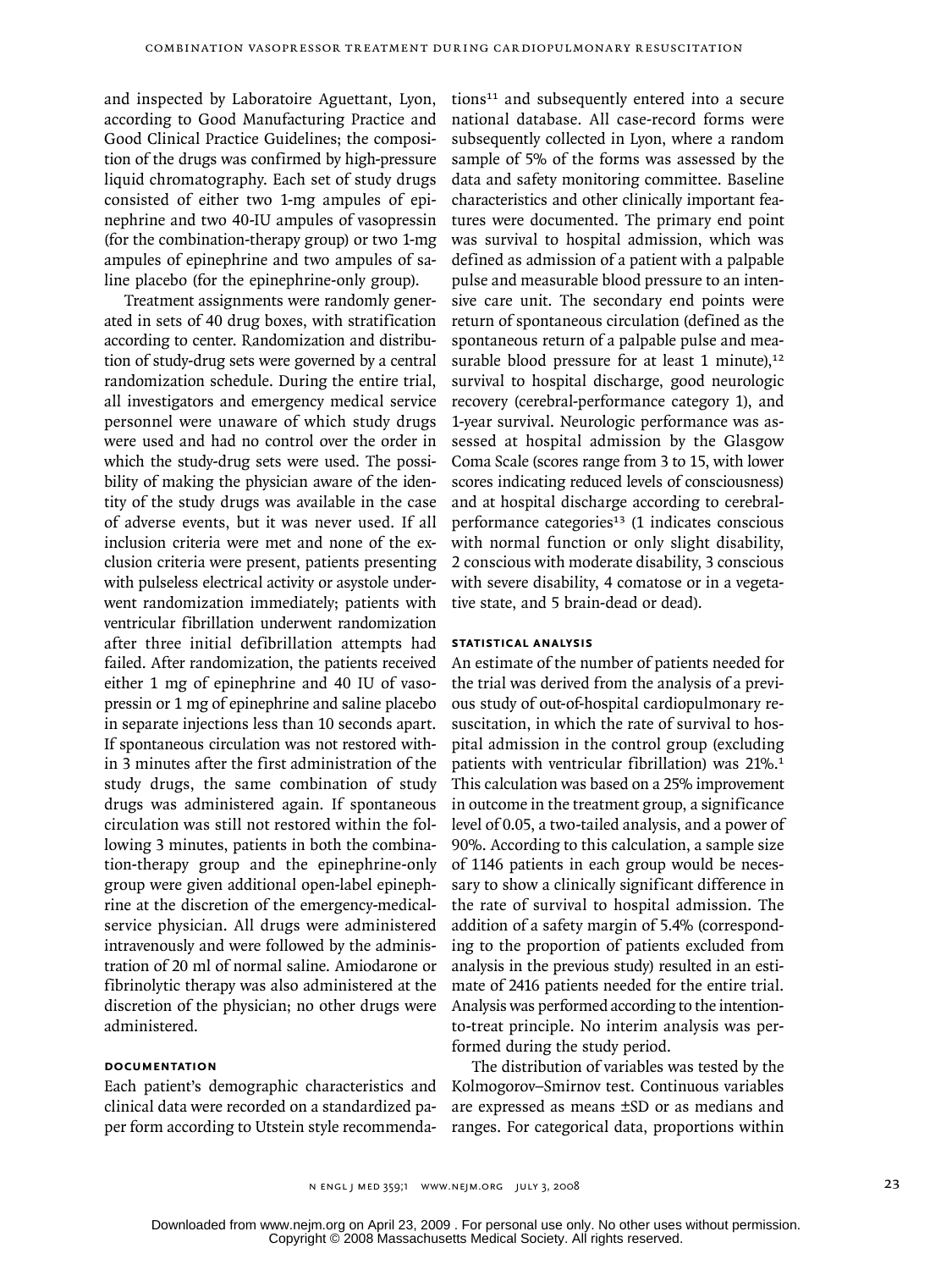groups and the relative risk of death in the combination-therapy group as compared with the epinephrine-only group were calculated, with 95% confidence intervals. The study end points were analyzed by the chi-square test with the Mantel– Haenszel formulation, Fisher's exact test, Student's t-test, or the Mann–Whitney U test, as appropriate. According to the guidelines for reporting subgroup analyses, 14 post hoc analyses were performed, including a test for interaction.<sup>14</sup> All tests were conducted with a two-sided alpha level of 0.05. All analyses were performed with the use of SPSS software, version 13.0. The data were analyzed by the data and safety monitoring committee; all authors reviewed the manuscript and vouch for the accuracy and completeness of the data.

## **RESULTS**

A total of 2956 patients underwent randomization. Sixty-two patients (2.1%) were excluded from analysis, including 26 in the combinationtherapy group and 36 in the epinephrine-only group ( $P=0.22$ ). Twenty-six of the excluded patients did not consent to participation in the study, 29 had traumatic cardiac arrest, and 7 were treated but did not meet the inclusion criteria. Data from the remaining 2894 patients were analyzed; 1442 of these patients received vasopressin combined with epinephrine, and 1452 received epinephrine only. No treatment-related adverse events were reported. The characteristics of the patients in the two groups were similar, except that there were significantly more men in the combinationtherapy group  $(P=0.03)$  (Table 1). Patients with witnessed cardiac arrest were more likely to survive to hospital admission than were those with unwitnessed cardiac arrest (23.2% vs. 14.4%, P<0.001). The rate of survival to hospital admission was also higher among patients who received basic life support less than 8 minutes and advanced cardiac life support less than 12 minutes after cardiac arrest than among patients in whom basic and advanced cardiac life support were delayed (38.3% vs. 20.5%, P=0.001).

The rates of survival to hospital admission, return of spontaneous circulation, survival to hospital discharge, good neurologic recovery at discharge, and 1-year survival were similar in the combination-therapy and the epinephrine-only groups (Table 2). Subgroup analyses according to various Utstein style categories also revealed no significant differences between the two groups $11$ (Fig. 1, 2, and 3). There were no significant differences between the groups in cerebral performance at hospital admission, as measured by the percentage of patients with Glasgow Coma Scale scores of 3 (94.2% in the combination-therapy group vs. 93.1% in the epinephrine group,  $P=0.55$ ), and at hospital discharge, as measured by the percentage of patients in cerebral-performance categories 1 or 2 (53.6% in the combinationtherapy group vs. 61.5% in the epinephrine-only group,  $P=0.51$ ). Among patients with an initial electrocardiographic (ECG) rhythm of ventricular fibrillation or asystole, there were no significant differences in any outcome between the combination-therapy group and the epinephrine-only group. However, a post hoc subgroup analysis showed that when the initial ECG rhythm was pulseless electrical activity, the rate of survival to hospital discharge was significantly higher in the epinephrine-only group than in the combinationtherapy group  $(5.8\% \text{ vs. } 0\%, \text{ P=0.02})$ . No significant differences were found in any other subgroup analyses (Fig. 3).

In 17.3% of admitted patients, hypothermia was immediately induced and maintained during the first 24 hours of the post-resuscitation phase. Although long-term survival without neurologic impairment was better in patients treated with hypothermia than in those not treated with hypothermia (9.6% vs. 3.2%, P=0.003), conclusions about the efficacy of hypothermia cannot be drawn, since this intervention was not randomized.

## Discussion

In studies in animals, vasopressors appear to be essential during cardiopulmonary resuscitation, with vasopressin generally producing better effects than epinephrine.15 In contrast to these results, a meta-analysis of clinical studies of cardiopulmonary resuscitation showed no obvious benefit of vasopressin over epinephrine; there was also no evidence of harm from vasopressin given during cardiopulmonary resuscitation.16 On the basis of these findings, the 2005 International Consensus on Cardiopulmonary Resuscitation and Emergency Cardiovascular Care Science with Treatment Recommendations concluded that "there is insufficient evidence to support or re-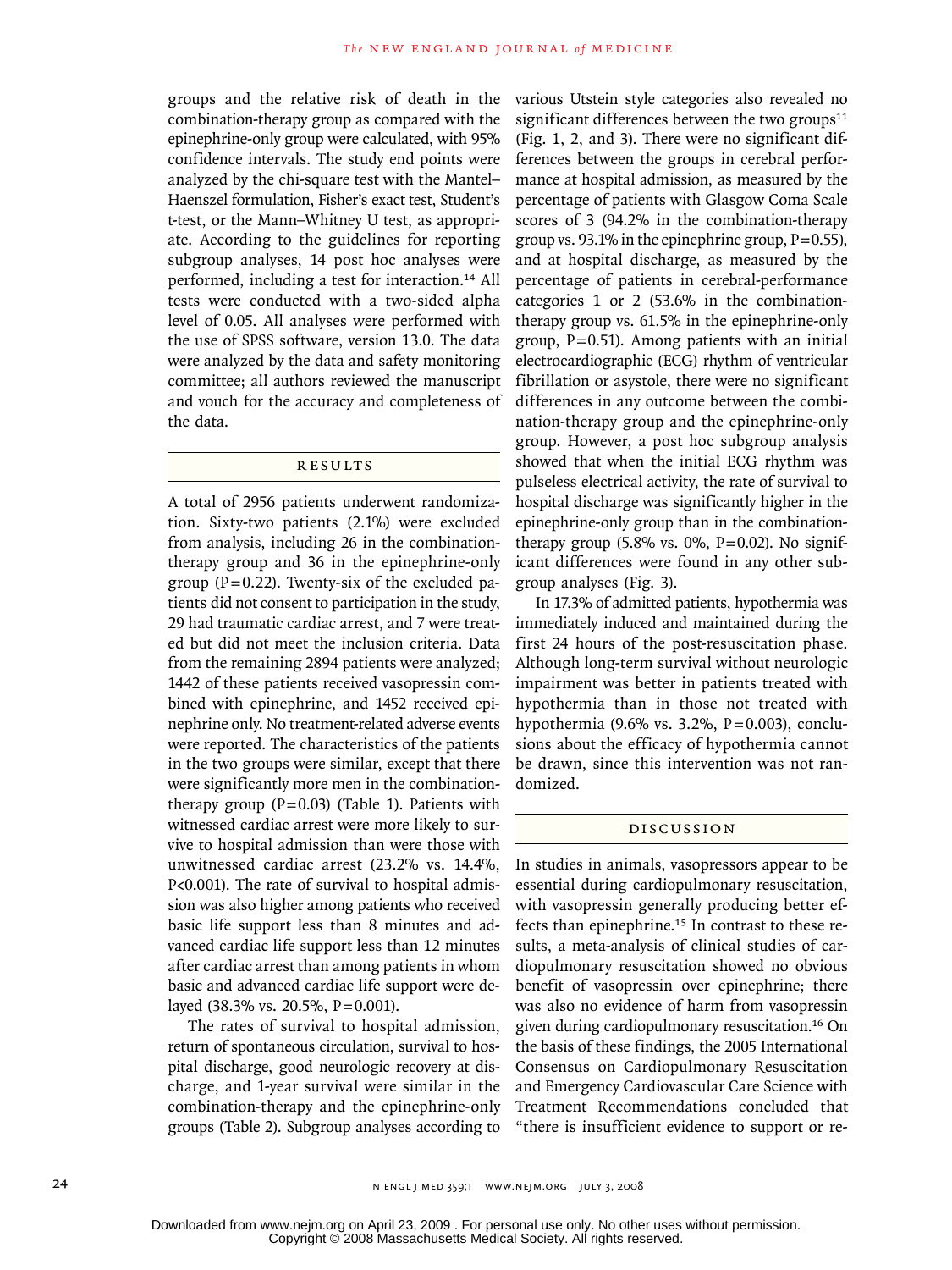| Table 1. Baseline Characteristics of the Study Patients.*                                              |                                                 |                                     |         |  |  |  |  |
|--------------------------------------------------------------------------------------------------------|-------------------------------------------------|-------------------------------------|---------|--|--|--|--|
| Variable                                                                                               | Combination<br><b>Treatment</b><br>$(N = 1442)$ | Epinephrine<br>Only<br>$(N = 1452)$ | P Value |  |  |  |  |
| $Age - yr$                                                                                             | $61 + 15$                                       | $62 + 15$                           | 0.20    |  |  |  |  |
| Male sex - no. $(%)$                                                                                   | 1087 (75.4)                                     | 1041 (71.7)                         | 0.03    |  |  |  |  |
| Location of arrest - no. $(\%)$                                                                        |                                                 |                                     | 0.21    |  |  |  |  |
| Home                                                                                                   | 1043 (72.3)                                     | 1080 (74.4)                         |         |  |  |  |  |
| Public place                                                                                           | 399 (27.7)                                      | 372 (25.6)                          |         |  |  |  |  |
| Witnessed arrest - no. (%)                                                                             | 1072 (74.3)                                     | 1105 (76.1)                         | 0.27    |  |  |  |  |
| Bystander cardiopulmonary resuscitation - no. (%)                                                      | 400 (27.7)                                      | 377 (26.0)                          | 0.28    |  |  |  |  |
| Suspected cause of arrest - no. (%)                                                                    |                                                 |                                     |         |  |  |  |  |
| Cardiac                                                                                                | 522 (36.2)                                      | 517 (35.6)                          | 0.74    |  |  |  |  |
| Noncardiac                                                                                             | 303 (21.0)                                      | 335 (23.1)                          | 0.18    |  |  |  |  |
| Unknown                                                                                                | 617(42.8)                                       | 600 (41.3)                          | 0.43    |  |  |  |  |
| Medical history - no. (%)                                                                              |                                                 |                                     |         |  |  |  |  |
| Coronary heart disease                                                                                 | 295 (20.5)                                      | 310 (21.3)                          | 0.56    |  |  |  |  |
| Other cardiovascular disease                                                                           | 428 (29.7)                                      | 427 (29.4)                          | 0.87    |  |  |  |  |
| Respiratory disease                                                                                    | 183(12.7)                                       | 200 (13.8)                          | 0.39    |  |  |  |  |
| Other                                                                                                  | 431 (29.9)                                      | 479 (33.0)                          | 0.08    |  |  |  |  |
| Unknown                                                                                                | 245(17.0)                                       | 234(16.1)                           | 0.53    |  |  |  |  |
| No history of disease                                                                                  | 196 (13.6)                                      | 179 (12.3)                          | 0.31    |  |  |  |  |
| Initial cardiac rhythm - no. (%)                                                                       |                                                 |                                     |         |  |  |  |  |
| Ventricular fibrillation                                                                               | 132 (9.2)                                       | 135(9.3)                            | 0.89    |  |  |  |  |
| Pulseless electrical activity                                                                          | 111(7.7)                                        | 120(8.3)                            | 0.57    |  |  |  |  |
| Asystole                                                                                               | 1199 (83.1)                                     | 1197 (82.4)                         | 0.61    |  |  |  |  |
| Time from collapse to treatment - min                                                                  |                                                 |                                     |         |  |  |  |  |
| Time to arrival of emergency medical technicians                                                       | $7.2 \pm 6.5$                                   | $6.8 + 6.3$                         | 0.18    |  |  |  |  |
| Time to arrival of advanced cardiac life support (SAMU)                                                | $16.3 + 9.0$                                    | $16.3 + 8.9$                        | 0.84    |  |  |  |  |
| Time to first injection of study drug                                                                  | $21.4 + 9.5$                                    | $21.5 + 9.4$                        | 0.96    |  |  |  |  |
| Total duration of advanced cardiac life support - min                                                  | $38.0 \pm 15.1$                                 | $37.6 \pm 15.4$                     | 0.17    |  |  |  |  |
| Time to return of spontaneous circulation - min                                                        | $44.0 \pm 16.0$                                 | $43.7 \pm 16.3$                     | 0.28    |  |  |  |  |
| Cardiopulmonary resuscitation initiated before arrival of advanced cardiac life<br>support - $no.$ (%) | 1327 (92.0)                                     | 1353 (93.2)                         | 0.23    |  |  |  |  |
| Automated external defibrillation - no. (%)                                                            | 1135 (78.7)                                     | 1168 (80.4)                         | 0.25    |  |  |  |  |
| Defibrillation administered by emergency medical technicians - no. (%)                                 | 343 (23.8)                                      | 362 (24.9)                          | 0.69    |  |  |  |  |
| End-tidal carbon dioxide monitoring - no. (%)                                                          | 694 (48.1)                                      | 722 (49.7)                          | 0.39    |  |  |  |  |
| Additional drugs administered during advanced cardiac life support - no. (%)                           |                                                 |                                     |         |  |  |  |  |
| Amiodarone                                                                                             | 204 (14.1)                                      | 188 (12.9)                          | 0.35    |  |  |  |  |
| Fibrinolytic drug                                                                                      | 77(5.3)                                         | 72 (5.0)                            | 0.64    |  |  |  |  |

\* Plus–minus values are means ±SD. SAMU denotes Service d'Aide Médicale Urgente.

fute the use of vasopressin as an alternative to, epinephrine and vasopressin would be more efor in combination with, adrenaline in any cardiac fective than either vasopressor alone; this combiarrest rhythm."<sup>17</sup>

One hypothesis was that the combination of model of asphyxial cardiac arrest.<sup>18</sup> A previous nation had been extremely effective in an animal

n engl j med 359;1 www.nejm.org july 3, 2008 25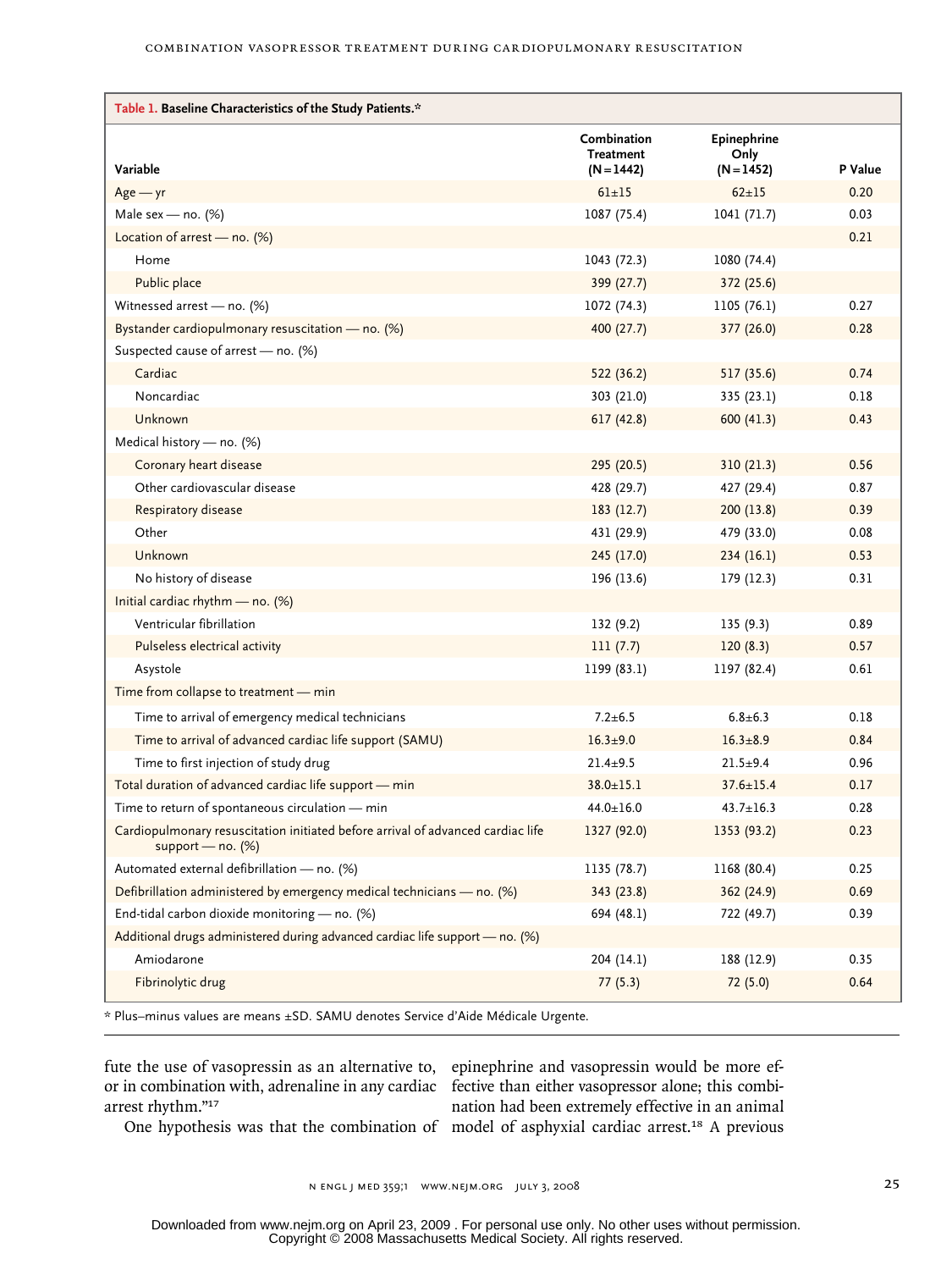| Table 2. Survival Data for the 2894 Patients in the Intention-to-Treat Population.* |                                                 |                                     |                                           |         |  |  |  |
|-------------------------------------------------------------------------------------|-------------------------------------------------|-------------------------------------|-------------------------------------------|---------|--|--|--|
| <b>End Point</b>                                                                    | Combination<br><b>Treatment</b><br>$(N = 1442)$ | Epinephrine<br>Only<br>$(N = 1452)$ | <b>Relative Risk</b><br>of Death (95% CI) | P Value |  |  |  |
| Survival to hospital admission - no. (%)                                            | 299 (20.7)                                      | 310(21.3)                           | $1.01(0.97 - 1.05)$                       | 0.69    |  |  |  |
| Survival to return of spontaneous circulation - no. (%)                             | 413 (28.6)                                      | 428 (29.5)                          | $1.01(0.97-1.06)$                         | 0.62    |  |  |  |
| Survival to hospital discharge - no./total no. (%)                                  | 24/1439(1.7)                                    | 33/1448(2.3)                        | $1.01(1.00-1.02)$                         | 0.24    |  |  |  |
| 1-Year survival — no./total no. (%)                                                 | 18/1437(1.3)                                    | 30/1447(2.1)                        | $1.01(1.00-1.02)$                         | 0.09    |  |  |  |
| Good neurologic recovery at hospital discharge - no./<br>total no. $(%)\uparrow$    | 9/24(37.5)                                      | 17/33(51.5)                         | $1.29(0.81 - 2.06)$                       | 0.29    |  |  |  |

\* CI denotes confidence interval.

† Good neurologic recovery was defined as cerebral performance category 1 (conscious with normal function or only slight disability).

| Subgroup                                                                                     | Combination<br>Therapy                 | Epinephrine<br>Only |                                         | Relative Risk (95% CI)                |                     | P Value for<br>Interaction |
|----------------------------------------------------------------------------------------------|----------------------------------------|---------------------|-----------------------------------------|---------------------------------------|---------------------|----------------------------|
|                                                                                              | no. of survivors/total no. of patients |                     |                                         |                                       |                     |                            |
| Utstein style categories                                                                     |                                        |                     |                                         |                                       |                     | 0.79                       |
| Unwitnessed cardiac arrest                                                                   | 49/370                                 | 54/347              |                                         |                                       | $1.03(0.97 - 1.09)$ |                            |
| Witnessed cardiac arrest                                                                     | 136/675                                | 155/733             |                                         |                                       | $1.01(0.96 - 1.07)$ |                            |
| Witnessed cardiac arrest with bystander CPR                                                  | 87/318                                 | 73/290              |                                         |                                       | $0.97(0.88 - 1.07)$ |                            |
| Witnessed cardiac arrest with bystander CPR<br>and suspected cardiac cause                   | 27/79                                  | 28/82               |                                         |                                       | $1.00(0.80 - 1.25)$ |                            |
| Initial cardiac rhythm                                                                       |                                        |                     |                                         |                                       |                     | 0.68                       |
| Asystole                                                                                     | 232/1199                               | 231/1197            |                                         |                                       | $1.00(0.96 - 1.04)$ |                            |
| Pulseless electrical activity                                                                | 34/111                                 | 43/120              |                                         |                                       | $1.08(0.90 - 1.30)$ |                            |
| Ventricular fibrillation                                                                     | 33/132                                 | 36/135              |                                         |                                       | $1.02(0.89 - 1.18)$ |                            |
| No. of injections                                                                            |                                        |                     |                                         |                                       |                     | 0.99                       |
| 1 Study drug injection                                                                       | 69/93                                  | 79/106              |                                         |                                       | $1.01(0.63 - 1.63)$ |                            |
| 2 Study drug injections                                                                      | 78/262                                 | 76/249              |                                         |                                       | $1.01(0.90 - 1.13)$ |                            |
| 2 Study drug injections plus additional<br>epinephrine                                       | 152/1087                               | 155/1097            |                                         |                                       | $1.00(0.97 - 1.04)$ |                            |
| Time to resuscitation before drug<br>injection                                               |                                        |                     |                                         |                                       |                     | 0.43                       |
| Witnessed arrest with suspected cardiac<br>cause, bystander CPR <8 min, and<br>ACLS < 12 min | 11/25                                  | 12/35               |                                         |                                       | $0.85(0.56 - 1.30)$ |                            |
| Unwitnessed arrest with noncardiac<br>cause, bystander CPR ≥8 min,<br>or ACLS ≥12 min        | 271/1343                               | 287/1361            |                                         |                                       | $1.01(0.97 - 1.05)$ |                            |
| End-tidal CO <sub>2</sub> during ACLS                                                        |                                        |                     |                                         |                                       |                     | 0.80                       |
| End-tidal $CO2$ >15 mm Hg                                                                    | 154/389                                | 172/425             |                                         |                                       | $1.01(0.91 - 1.14)$ |                            |
| End-tidal $CO2 \le 15$ mm Hg                                                                 | 30/305                                 | 25/297              |                                         |                                       | $0.98(0.94 - 1.04)$ |                            |
| No monitoring of end-tidal CO <sub>2</sub>                                                   | 115/748                                | 113/730             |                                         |                                       | $1.00(0.96 - 1.05)$ |                            |
|                                                                                              |                                        | 0.5                 | 0.7                                     | 1.5<br>1.0                            | 2.0                 |                            |
|                                                                                              |                                        |                     | Combination<br>Therapy<br><b>Better</b> | Epinephrine<br>Alone<br><b>Better</b> |                     |                            |

#### **Figure 1. Relative Risk of Death before Hospital Admission, According to Planned Subgroup Analysis.**

 $\overline{\phantom{a}}$ 

AUTHOR: Gueuginaud Data on time to resuscitation before drug injection were missing for 130 patients, who were therefore not included in the analysis. ACLS denotes advanced cardiac life support, and CPR cardiopulmonary resuscitation.

2nd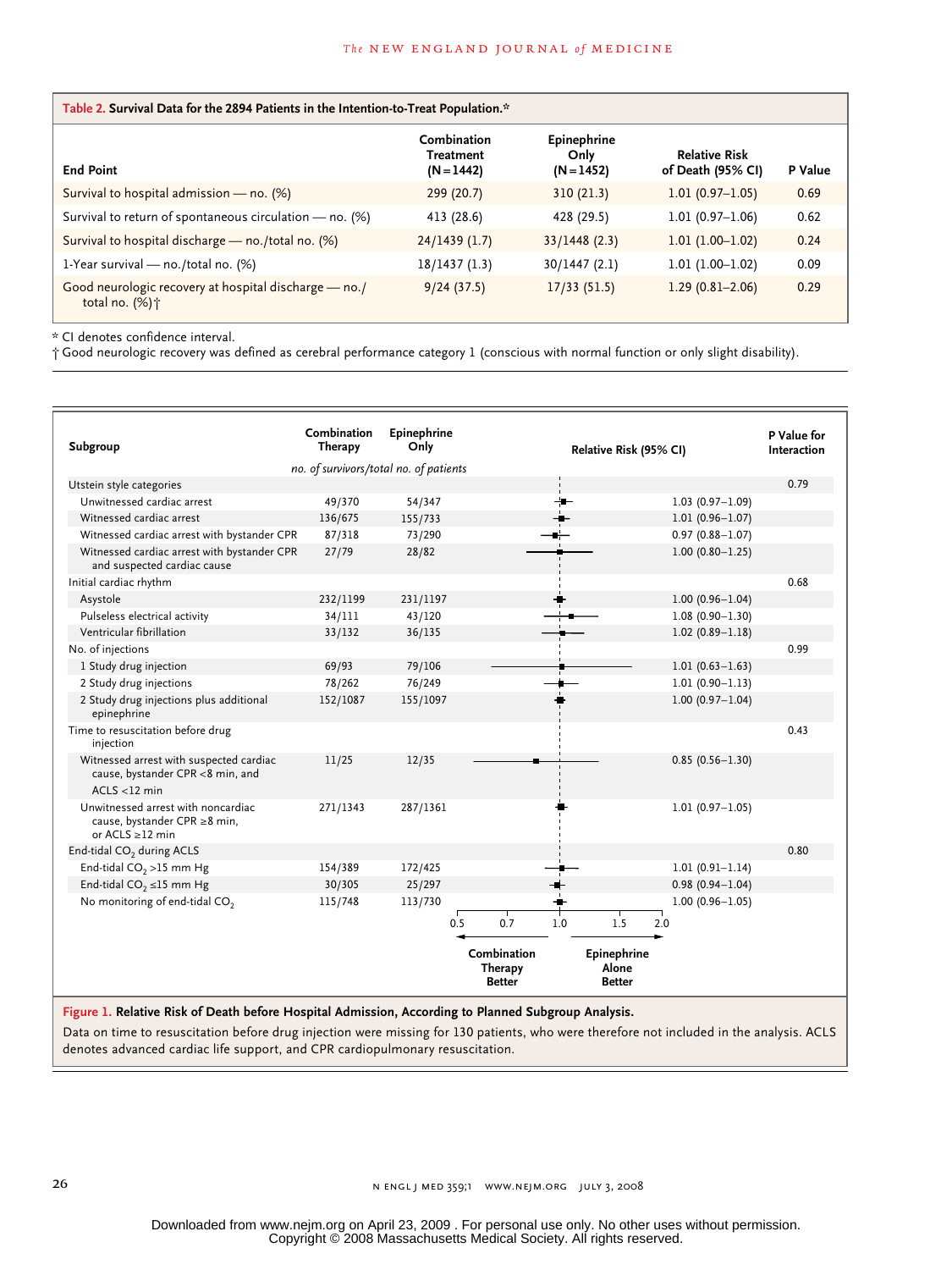| Subgroup                                                                                     | Combination<br>Therapy | Epinephrine<br>Only                    |                                         | Relative Risk of Death (95% CI)       | P Value for<br>Interaction |
|----------------------------------------------------------------------------------------------|------------------------|----------------------------------------|-----------------------------------------|---------------------------------------|----------------------------|
|                                                                                              |                        | no. of survivors/total no. of patients |                                         |                                       |                            |
| Utstein style categories                                                                     |                        |                                        |                                         |                                       | 0.74                       |
| Unwitnessed cardiac arrest                                                                   | 69/370                 | 76/347                                 |                                         | $1.04(0.97 - 1.12)$                   |                            |
| Witnessed cardiac arrest                                                                     | 193/675                | 211/733                                |                                         | $1.00(0.94 - 1.07)$                   |                            |
| Witnessed cardiac arrest with bystander CPR                                                  | 120/318                | 105/290                                |                                         | $0.98(0.86 - 1.10)$                   |                            |
| Witnessed cardiac arrest with bystander CPR<br>and suspected cardiac cause                   | 31/79                  | 36/82                                  |                                         | $1.08(0.83 - 1.41)$                   |                            |
| Initial cardiac rhythm                                                                       |                        |                                        |                                         |                                       | 0.51                       |
| Asystole                                                                                     | 320/1199               | 317/1197                               |                                         | $1.00(0.95 - 1.05)$                   |                            |
| Pulseless electrical activity                                                                | 50/111                 | 60/120                                 |                                         | $1.10(0.86 - 1.41)$                   |                            |
| Ventricular fibrillation                                                                     | 43/132                 | 51/135                                 |                                         | $1.08(0.91 - 1.29)$                   |                            |
| No. of injections                                                                            |                        |                                        |                                         |                                       | 0.67                       |
| 1 Study drug injection                                                                       | 75/93                  | 85/106                                 |                                         | $0.98(0.56 - 1.72)$                   |                            |
| 2 Study drug injections                                                                      | 99/262                 | 87/249                                 |                                         | $0.96(0.84 - 1.09)$                   |                            |
| 2 Study drug injections plus additional<br>epinephrine                                       | 239/1087               | 256/1097                               |                                         | $1.02(0.97 - 1.06)$                   |                            |
| Time to resuscitation before drug<br>injection                                               |                        |                                        |                                         |                                       | 0.42                       |
| Witnessed arrest with suspected cardiac<br>cause, bystander CPR <8 min, and<br>ACLS < 12 min | 14/25                  | 16/35                                  |                                         | $0.81(0.47 - 1.39)$                   |                            |
| Unwitnessed arrest with noncardiac<br>cause, bystander CPR ≥8 min,<br>or ACLS ≥12 min        | 376/1343               | 394/1361                               |                                         | $1.01(0.97 - 1.06)$                   |                            |
| End-tidal CO <sub>2</sub> during ACLS                                                        |                        |                                        |                                         |                                       | 0.78                       |
| End-tidal $CO2$ >15 mm Hg                                                                    | 201/389                | 226/425                                |                                         | $1.03(0.89 - 1.19)$                   |                            |
| End-tidal $CO2 \le 15$ mm Hg                                                                 | 50/305                 | 44/297                                 |                                         | $0.98(0.92 - 1.05)$                   |                            |
| No monitoring of end-tidal CO <sub>2</sub>                                                   | 162/748                | 158/730                                |                                         | $1.00(0.95 - 1.05)$                   |                            |
|                                                                                              |                        | 0.5                                    | 0.7<br>1.0                              | 1.5<br>2.0                            |                            |
|                                                                                              |                        |                                        | Combination<br>Therapy<br><b>Better</b> | Epinephrine<br>Alone<br><b>Better</b> |                            |

**Figure 2. Relative Risk of Death before Return of Spontaneous Circulation, According to Planned Subgroup Analysis.**

 $\overline{\phantom{a}}$ 

denotes advanced cardiac life support, and CPR cardiopulmonary resuscitation.<br>. Data on time to resuscitation before drug injection were missing for 130 patients, who were therefore not included in the analysis. ACLS

large, European study of out-of-hospital cardiopulmonary resuscitation by Wenzel et al. had con- na firmed this hypothesis, but only in a subgroup of patients that was not included for analysis in the initial study design; thus, the confirmation lacked statistical power.<sup>8</sup> In agreement with these observations, a recent retrospective study reported that treatment with a combination of vasopressin and epinephrine increased end-tidal carbon dioxide and mean arterial blood pressure during cardiopulmonary resuscitation; improvement in these surrogate measures of vital-organ perfusion may have been the mechanism for subsequent improvement in short-term survival.<sup>19</sup>

In contrast to these findings, a prospective,

randomized study of out-of-hospital cardiopulmol. had con- nary resuscitation found similar outcomes when 40 IU of vasopressin or placebo was injected after an initial injection of 1 mg of epinephrine failed mation to restore spontaneous circulation.<sup>20</sup> However, the study protocol included only two vasopressor dosy report- ages and was underpowered (with 325 patients) to detect a difference in long-term survival.<sup>20</sup> Our trial enrolled almost 10 times as many patients as that study and used a more dynamic protocol of increasing vasopressor dosages, thus taking the underlying ischemia and the duration of ongoing cardiopulmonary-resuscitation efforts into account. Despite these efforts, the present study showed no benefit of the addition of vaso-

2nd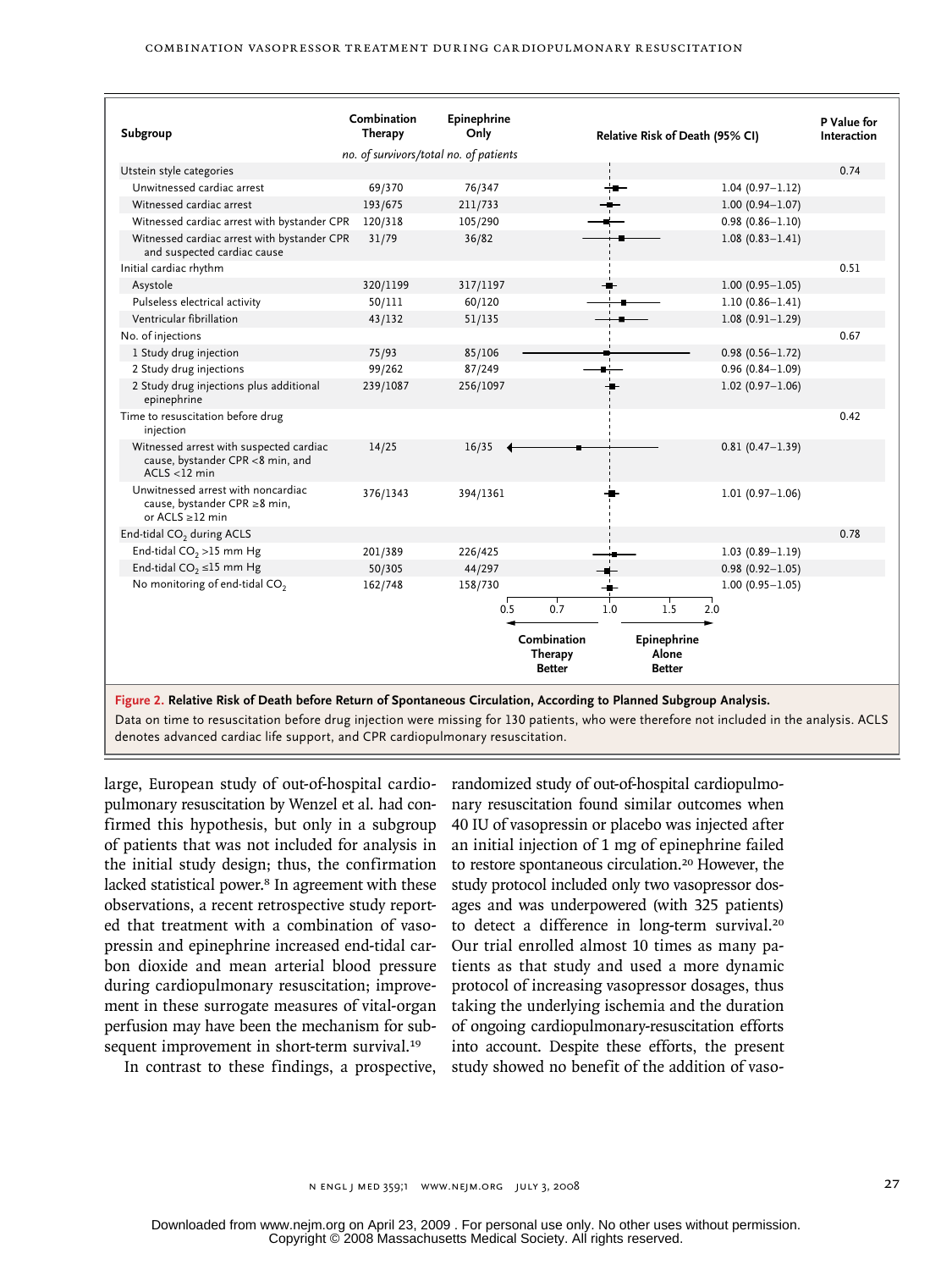| Subgroup                                                                                     | Combination<br>Therapy | Epinephrine<br>Only |                                                |     | Relative Risk of Death (95% CI)       |                     | P Value for<br>Interaction |
|----------------------------------------------------------------------------------------------|------------------------|---------------------|------------------------------------------------|-----|---------------------------------------|---------------------|----------------------------|
| no. of survivors/total no. of patients<br>Utstein style categories                           |                        |                     |                                                |     |                                       |                     |                            |
| Unwitnessed cardiac arrest                                                                   | 1/370                  | 2/347               |                                                |     |                                       | $1.00(0.99 - 1.01)$ | 0.37                       |
| Witnessed cardiac arrest                                                                     | 7/675                  | 16/733              |                                                |     |                                       | $1.01(1.00-1.03)$   |                            |
| Witnessed cardiac arrest with bystander CPR                                                  |                        |                     |                                                |     |                                       |                     |                            |
|                                                                                              | 15/318                 | 11/290              |                                                |     |                                       | $0.99(0.96 - 1.02)$ |                            |
| Witnessed cardiac arrest with bystander CPR<br>and suspected cardiac cause                   | 1/79                   | 4/82                |                                                |     |                                       | $1.04(0.98 - 1.10)$ |                            |
| Initial cardiac rhythm                                                                       |                        |                     |                                                |     |                                       |                     | 0.006                      |
| Asystole                                                                                     | 15/1199                | 12/1197             |                                                |     |                                       | $1.00(0.99 - 1.01)$ |                            |
| Pulseless electrical activity                                                                | 0/111                  | 7/120               |                                                |     |                                       | $1.06(1.02 - 1.11)$ |                            |
| Ventricular fibrillation                                                                     | 9/132                  | 14/135              |                                                |     |                                       | $1.04(0.97 - 1.12)$ |                            |
| No. of injections                                                                            |                        |                     |                                                |     |                                       |                     | 0.008                      |
| 1 Study drug injection                                                                       | 10/93                  | 21/106              |                                                |     |                                       | $1.11(0.99 - 1.25)$ |                            |
| 2 Study drug injections                                                                      | 7/262                  | 8/249               |                                                |     |                                       | $1.01(0.98 - 1.04)$ |                            |
| 2 Study drug injections plus additional<br>epinephrine                                       | 7/1087                 | 4/1097              |                                                |     |                                       | $1.00(0.99 - 1.00)$ |                            |
| Time to resuscitation before drug<br>injection                                               |                        |                     |                                                |     |                                       |                     | 0.82                       |
| Witnessed arrest with suspected cardiac<br>cause, bystander CPR <8 min, and<br>ACLS < 12 min | 1/25                   | 2/35                |                                                |     |                                       | $1.02(0.91 - 1.14)$ |                            |
| Unwitnessed arrest with noncardiac<br>cause, bystander CPR ≥8 min,<br>or ACLS ≥12 min        | 22/1343                | 29/1361             |                                                |     |                                       | $1.01(0.99 - 1.02)$ |                            |
| End-tidal CO <sub>2</sub> during ACLS                                                        |                        |                     |                                                |     |                                       |                     | 0.02                       |
| End-tidal $CO2$ >15 mm Hg                                                                    | 10/389                 | 18/425              |                                                |     |                                       | $1.02(0.99 - 1.04)$ |                            |
| End-tidal $CO2 \le 15$ mm Hg                                                                 | 3/305                  | 0/297               |                                                |     |                                       | $0.99(0.98 - 1.00)$ |                            |
| No monitoring of end-tidal CO <sub>2</sub>                                                   | 11/748                 | 15/730              |                                                |     |                                       | $1.01(0.99 - 1.02)$ |                            |
|                                                                                              |                        | 0.5                 | 0.7                                            | 1.0 | 1.5                                   | 2.0                 |                            |
|                                                                                              |                        |                     | Combination<br><b>Therapy</b><br><b>Better</b> |     | Epinephrine<br>Alone<br><b>Better</b> |                     |                            |

**Figure 3. Relative Risk of Death before Hospital Discharge, According to Planned Subgroup Analysis.**

 $\equiv$ 

AUTHOR: Gueuginaud Data on time to resuscitation before drug injection were missing for 130 patients, who were therefore not included in the analysis. P=0.02 for patients with initial pulseless electrical activity. ACLS denotes advanced cardiac life support, and CPR cardiopulmonary resuscitation.

> pressin to standard treatment with epinephrine during cardiopulmonary resuscitation of adults with out-of-hospital cardiac arrest. In contrast, in a post hoc subgroup analysis, we found a c significant improvement in survival to hospital nation the discharge in the epinephrine-only group as compared with the combined-therapy group among futile patients with pulseless electrical activity. Since the use of hypothermia was not randomized, we are unable to conclude whether inducing early hypothermia in the post-resuscitation phase improves neurologic recovery, as was shown in previous studies focused on the protective cerebral effects of hypothermia after cardiac arrest.<sup>21,22</sup>

To examine the effects of vasopressin treatment on patients with a better prognosis, we prospectively selected subgroups of patients with witnessed cardiac arrest, initial ventricular fibrillation, immediate cardiopulmonary resuscitation,

high end-tidal carbon dioxide levels during cardiopulmonary resuscitation, and return of spon- $\frac{1}{2}$  taneous circulation after a single administration of study drugs. The lack of superiority of combination therapy over epinephrine alone, regardless of the patient subgroup, suggests that it may be futile to add vasopressin to epinephrine during cardiopulmonary resuscitation with advanced cardiac life support. In our study, the proportion of patients with asystole was higher, and therefore the rate of survival to hospital admission was lower, than in the study by Wenzel et al.<sup>8</sup> Since the benefit of vasopressin in the latter study was seen primarily in the subgroup of patients with asystole, it can be reasonably argued that our trial was conducted in a very appropriate population in which to test our hypothesis. More than 80% of our patients presented with asystole, and spontaneous circulation was restored an average

2nd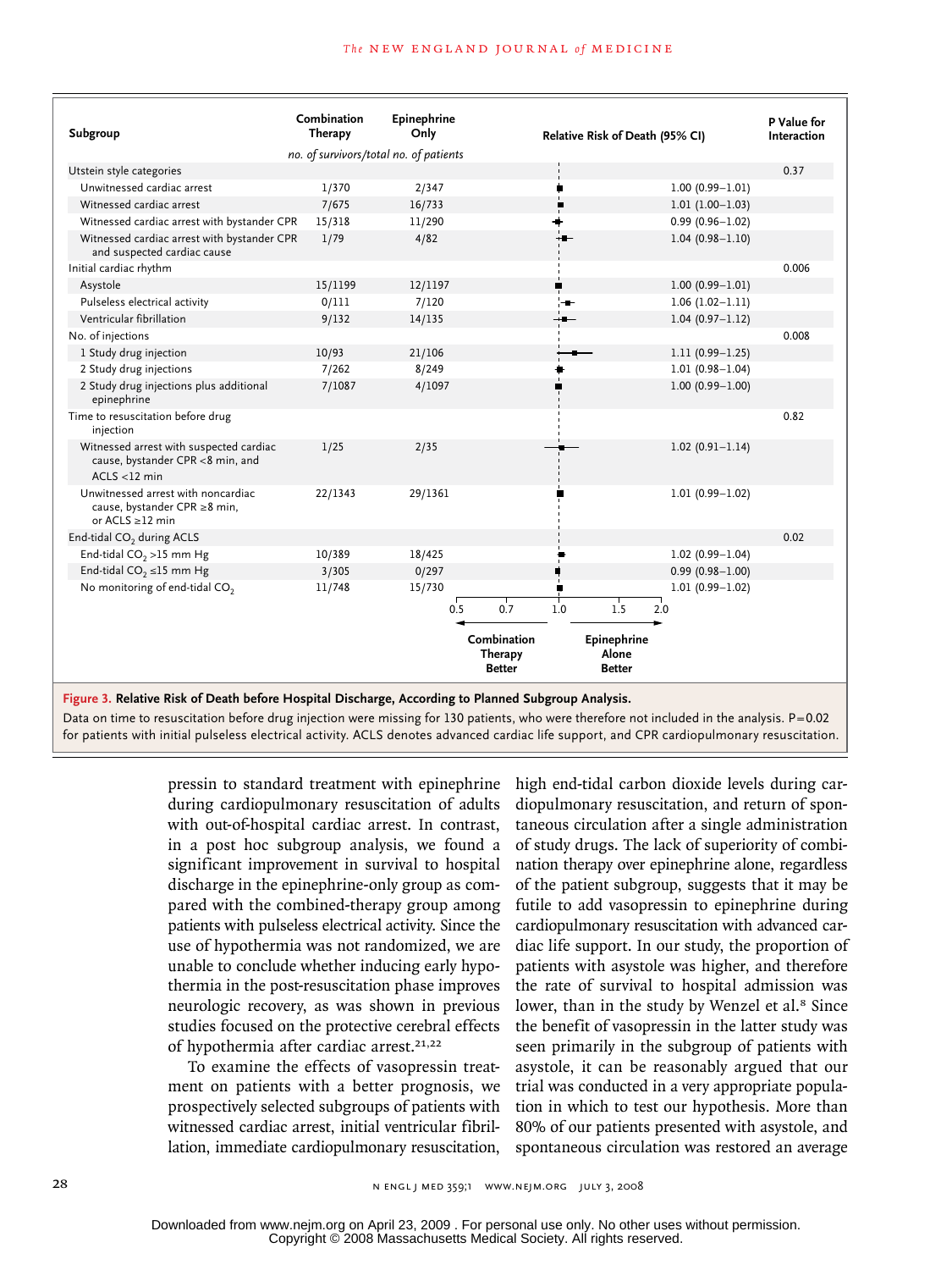of 45 minutes later, facts that suggest that the combination of fundamentally depleted cardiac energy and a subsequent prolonged low-flow interval may reflect a degree of ischemia that determines survival to a greater degree than the quality and strategy of the ongoing cardiopulmonary-resuscitation efforts. This suggestion is in agreement with the finding that the greatest survival benefit was achieved in our study when a patient with witnessed cardiac arrest received basic life support within 8 minutes after the arrest and advanced cardiac life support within 12 minutes.

Because our patients were resuscitated in large and small cities and in rural areas by emergency medical services based in both university and county hospitals, the setting of the study was appropriate to determine the effects of a given drug during cardiopulmonary resuscitation under realistic conditions. However, our study has limitations, in particular the low overall survival rate. Although the rate of survival to hospital admission in our study was almost identical to that in a recent American trial of cardiopulmonary resuscitation (21.0% vs. 20.9%),<sup>20</sup> our rate of survival to hospital discharge was lower than that in the study by Wenzel et al. (2.0% vs. 9.7%).<sup>8</sup> This difference can be explained mainly by the low incidence of ventricular fibrillation in our trial as compared with that in the study by Wenzel et al. (9.2% vs. 39.8%), a reduction that was partly due to the efficacy of automated defibrillation that was performed before possible enrollment in our study. During a period of 14 years in France, the percentage of patients receiving automated defibrillation during basic cardiac life support increased from 13% to 80%, while the percentage of patients having ventricular fibrillation at the beginning of advanced life support decreased by 50%, from 35% to  $17\%$ .<sup>1</sup> A similar decline in the rate of initial ventricular fibrillation was observed in Seattle.23 Thus, the "best" patients — those with a brief duration of ventricular fibrillation and therefore a high likelihood of survival and subsequent good cerebral recovery<sup>24</sup> — could not be included in the present study.

Unfortunately, the small number of patients with ventricular fibrillation in our study precludes a definitive conclusion against the use of vasopressin, even though a weak trend toward better outcomes with epinephrine alone was observed. The only cardiopulmonary-resuscitation interventions that have been proved to increase survival are rapid defibrillation and aggressive chest compression, both of which are performed during basic but not advanced cardiac life support.<sup>25</sup> The primary end point was not optimal, but it more realistically reflects the effects of cardiopulmonary-resuscitation interventions, because medical care in the intensive care units, wards, and rehabilitation facilities could not be standardized in our study protocol, although differences in care may have profoundly influenced the outcomes.26 Moreover, because our study comparing the use of different vasopressors during cardiopulmonary resuscitation showed no difference in their effects on short-term survival, there is no reason to expect any difference in their effects on survival or neurologic recovery 1 year later. In conclusion, as compared with epinephrine alone, the combination of vasopressin and epinephrine did not improve outcome during advanced cardiac life support for out-of-hospital cardiac arrest.

Supported by the Programme Hospitalier de Recherche Clinique 2003 of the French Ministry of Health Research and the French Health Product Safety Agency and by the Research Delegation of the Hospices Civils de Lyon. The Research Delegation of the Hospices Civils de Lyon has received grant support from Aguettant Laboratories.

Presented in part at the Annual Congress of the French Society of Anesthesiology and Critical Care Medicine, Paris, September 26 to 29, 2007.

Dr. Wenzel reports receiving grant support from Boehringer Ingelheim. No other potential conflict of interest relevant to this article was reported.

We thank the physicians, nurses, and emergency medical service personnel of each participating center for their cooperation with the study and all involved SAMUs and SMURs for their participation; Bruno Riou (University Pierre et Marie Curie, Paris) for reviewing the manuscript; Brigitte Ladret (University Paul-Valérie, Montpellier, France) for her valuable help in translation; Elisabeth Pinelli for her continual technical assistance; Odile Gelpi and Catherine Cereser from the Clinical Research Delegation of the Hospices Civils de Lyon for their advice; Bertrand Camus at Aguettant Laboratories, Lyon, for his support; and our families and close relatives for their encouragement and extreme patience.

#### **APPENDIX**

The following investigators participated in the French Adrenaline–Vasopressin and Cardiac Arrest Study Group (the number of patients enrolled at each center is given in parentheses): **Data and safety monitoring committee** — H. Hubert (chair); C. Guinhouya; C. Vilhelm, Medical Decision Support, Health Engineering Institute, University of Lille, Lille; V. Piriou, Department of Anesthesiology, CHU Lyon-Sud, Lyon; **Central coordinating committee** — P.-Y. Gueugniaud (cochair), J.-S. David (cochair); E. Chanzy, P.-Y. Dubien, P. Mauriaucourt, C. Brangança, X. Billères, M.-P. Clotteau-Lambert, P. Fuster, P. Goldstein, P. Petit; **Emergency medical service investigators** — J.-S. David, P. Petit, SAMU 69, Lyon (523), including three SMURs: P.-Y. Dubien, SMUR, Edouard Herriot Hospital (317), P. Fuster, SMUR, CHU Lyon-Sud (151), and F. Guillaumée, SMURs, Croix-Rousse Hospital (55); E. Chanzy, F. Adnet, SAMU 93, Bobigny (374), including four SMURs: E. Chanzy, SMUR, Avicenne Hospital (197), J. Metzger, SMUR, Saint-Denis Hospital (76), V. Raphael, SMUR,

n engl j med 359;1 www.nejm.org july 3, 2008 29